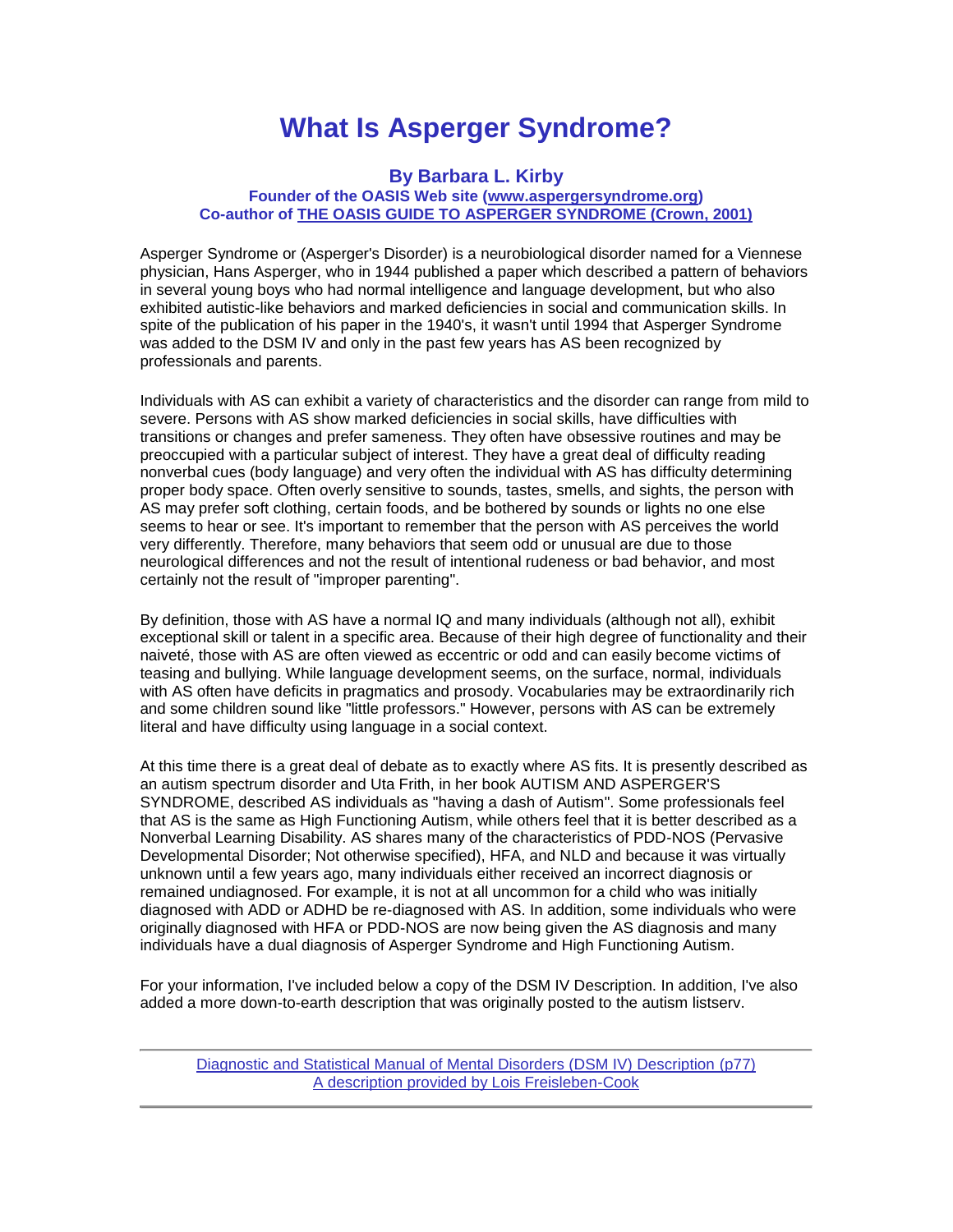## **Diagnostic Criteria For 299.80 Asperger's Disorder**

- A. Qualitative impairment in social interaction, as manifested by at least two of the following:
	- 1. marked impairments in the use of multiple nonverbal behaviors such as eye-to-eye gaze, facial expression, body postures, and gestures to regulate social interaction
	- 2. failure to develop peer relationships appropriate to developmental level
	- 3. a lack of spontaneous seeking to share enjoyment, interests, or achievements with other people (e.g. by a lack of showing, bringing, or pointing out objects of interest to other people)
	- 4. lack of social or emotional reciprocity

B. Restricted repetitive and stereotyped patterns of behavior, interests, and activities, as manifested by at least one of the following:

- 1. encompassing preoccupation with one or more stereotyped and restricted patterns of interest that is abnormal either in intensity or focus
- 2. apparently inflexible adherence to specific, nonfunctional routines or rituals
- 3. stereotyped and repetitive motor mannerisms (e.g., hand or finger flapping or twisting, or complex whole-body movements)
- 4. persistent preoccupation with parts of objects

C. The disturbance causes clinically significant impairment in social, occupational, or other important areas of functioning

D. There is no clinically significant general delay in language (e.g., single words used by age 2 years, communicative phrases used by age 3 years)

E. There is no clinically significant delay in cognitive development or in the development of ageappropriate self-help skills, adaptive behavior (other than social interaction), and curiosity about the environment in childhood

F. Criteria are not met for another specific Pervasive Developmental Disorder or Schizophrenia

### **A More Down-to-Earth Description by Lois Freisleben-Cook**

I saw that someone posted the DSM IV criteria for Asperger's but I thought it might be good to provide a more down to earth description. Asperger's Syndrome is a term used when a child or adult has some features of autism but may not have the full blown clinical picture. There is some disagreement about where it fits in the PDD spectrum. A few people with Asperger's syndrome are very successful and until recently were not diagnosed with anything but were seen as brilliant, eccentric, absent minded, socially inept, and a little awkward physically.

Although the criteria state no significant delay in the development of language milestones, what you might see is a "different" way of using language. A child may have a wonderful vocabulary and even demonstrate [hyperlexia](http://www.hyperlexia.org/) but not truly understand the nuances of language and have difficulty with language pragmatics. Social pragmatics also tend be weak, leading the person to appear to be walking to the beat of a "different drum". Motor dyspraxia can be reflected in a tendency to be clumsy.